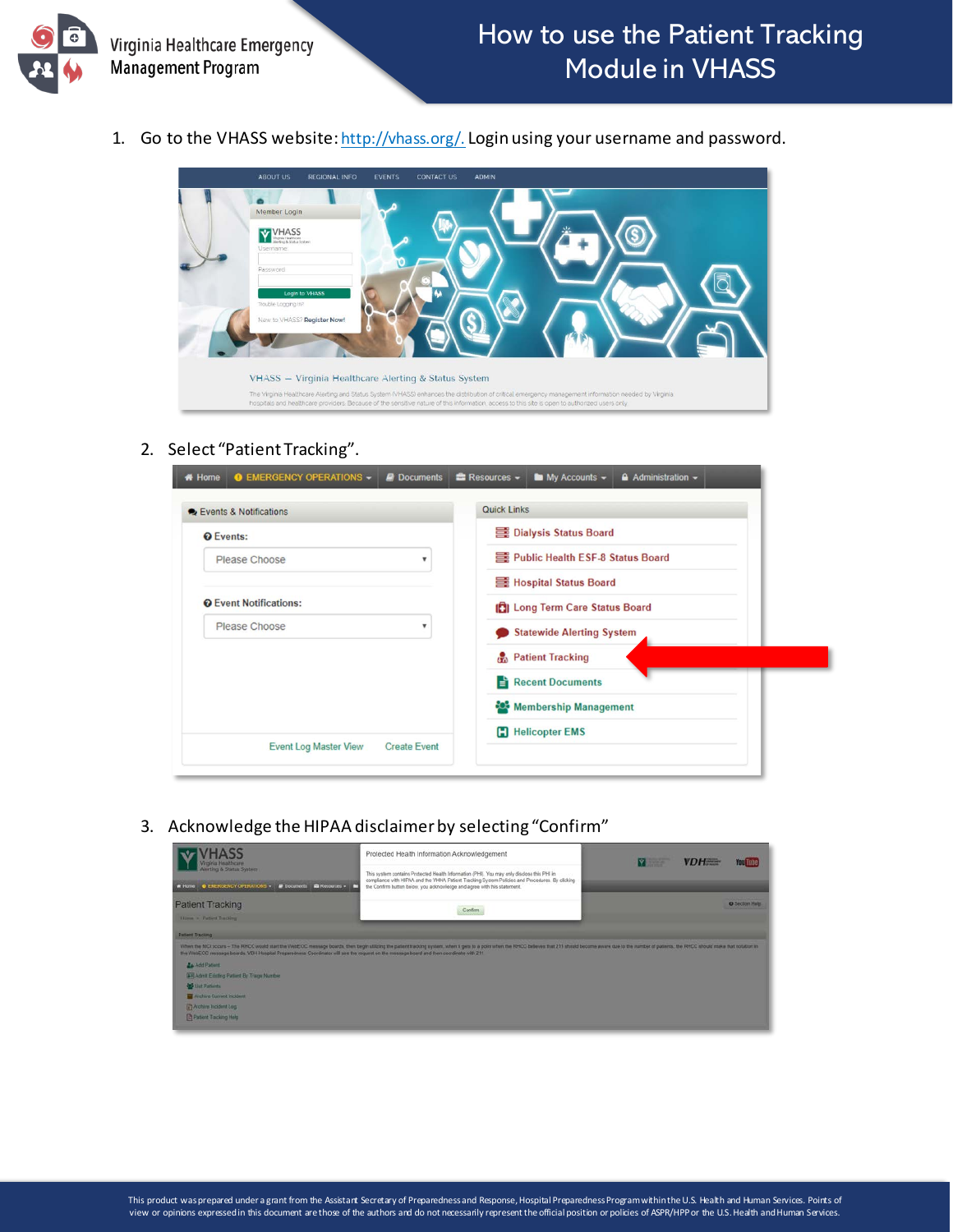

## 4. Select the patient tracking option

| <b>Patient Tracking</b>                                          | <b>O</b> Section Help                                                                                                                                                                                                                                                                                                                                                                                                   |
|------------------------------------------------------------------|-------------------------------------------------------------------------------------------------------------------------------------------------------------------------------------------------------------------------------------------------------------------------------------------------------------------------------------------------------------------------------------------------------------------------|
| Home > Patient Tracking                                          |                                                                                                                                                                                                                                                                                                                                                                                                                         |
| <b>Patient Tracking</b>                                          |                                                                                                                                                                                                                                                                                                                                                                                                                         |
|                                                                  |                                                                                                                                                                                                                                                                                                                                                                                                                         |
|                                                                  | When the MCI occurs - The RHCC would start the WebEOC message boards, then begin utilizing the patient tracking system, when it gets to a point<br>when the RHCC believes that 211 should become aware due to the number of patients, the RHCC should make that notation in the WebEOC<br>message boards, VDH Hospital Preparedness Coordinator will see the request on the message board and then coordinate with 211. |
| Add Patient<br><b>A= Admit Existing Patient By Triage Number</b> | Add a new patient to the tracking system                                                                                                                                                                                                                                                                                                                                                                                |
| List Patients                                                    |                                                                                                                                                                                                                                                                                                                                                                                                                         |
| <b>Archive Current Incident</b>                                  | Transfer or check-in existing patients into your<br>facility. You must know the triage number.                                                                                                                                                                                                                                                                                                                          |
| Archive Incident Log                                             |                                                                                                                                                                                                                                                                                                                                                                                                                         |

5. Add Patient – Select Confidentiality

| <b>Add Patient Record</b>                                                                                                                                                                                                                 | <b>O</b> Section Help |
|-------------------------------------------------------------------------------------------------------------------------------------------------------------------------------------------------------------------------------------------|-----------------------|
| Home > Patient Tracking > Add Patient Record                                                                                                                                                                                              |                       |
| Confidentiality                                                                                                                                                                                                                           |                       |
| If a record is marked "Confidential," no users shall be able to view the PHI associated with the record. All users with the appropriate permissions will, however, be able to view the De-<br>Identified Data associated with the record. |                       |
| Does this patient wish their Protected Health Information to be marked as confidential?                                                                                                                                                   |                       |
| ⊙ Yes <sup>◎</sup> No                                                                                                                                                                                                                     |                       |
|                                                                                                                                                                                                                                           |                       |

6. Protected Health Information (PHI) – This information is utilized by 2-1-1 and the patient locater services. List the most specific and accurate information possible.

| Protected Health Information (PHI)                     |                                            |
|--------------------------------------------------------|--------------------------------------------|
| <b>O</b> Triage Number:<br>(unique patient identifier) |                                            |
| <b>First Name:</b>                                     |                                            |
| <b>Last Name:</b>                                      |                                            |
| Age:                                                   | years                                      |
| Date of Birth:                                         | mm/dd/yyyy (i.e. 01/21/1981)               |
| SSN (last 4):                                          |                                            |
| Race:                                                  | Please Choose<br>$\boldsymbol{\mathrm{v}}$ |
| Height:                                                | feet<br>inches                             |
| Weight:                                                | lbs                                        |
| <b>Eye Color:</b>                                      | Please Choose<br>$\boldsymbol{\mathrm{v}}$ |
| <b>O</b> Distinquishing Marks:                         |                                            |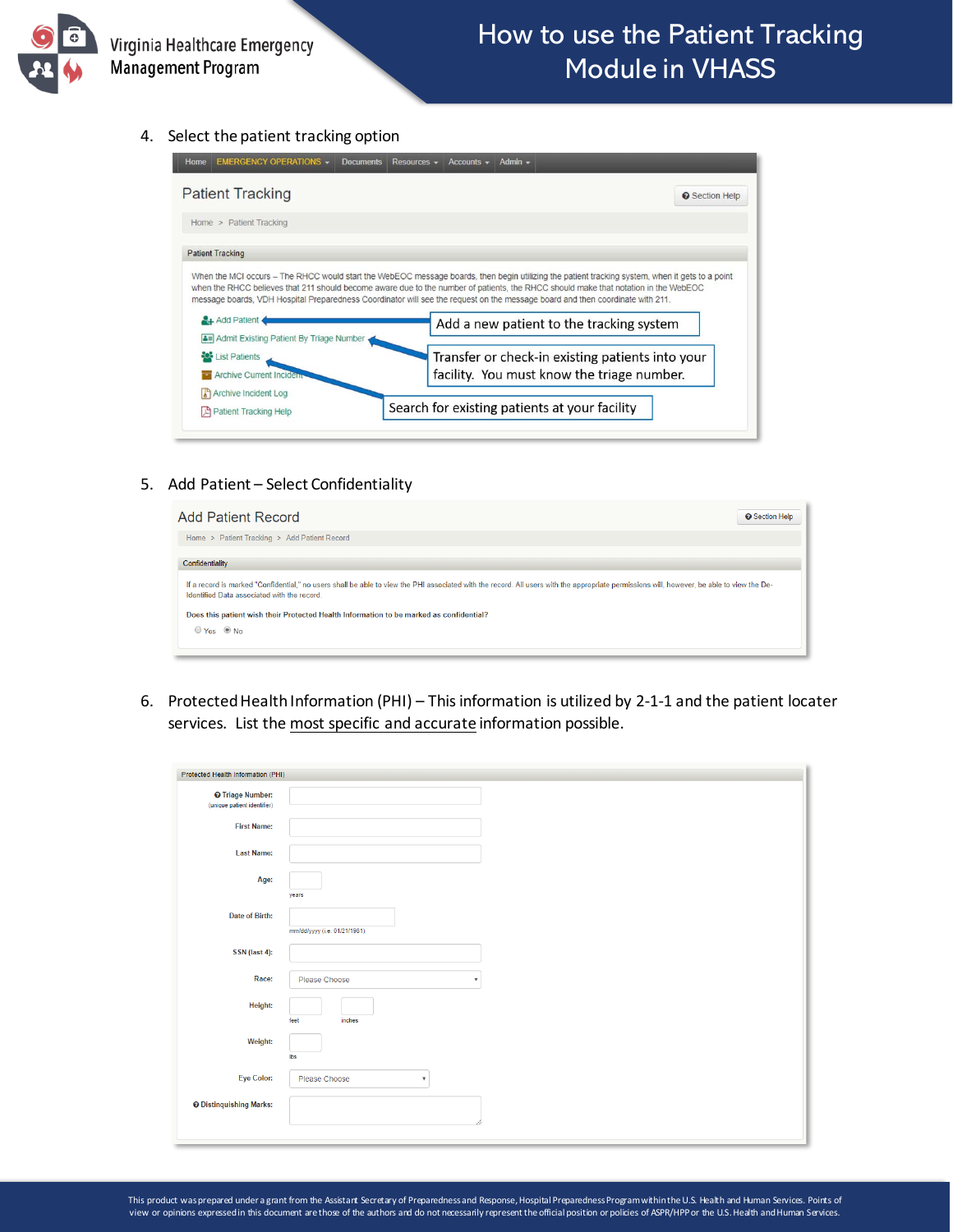

7. De-identified data can be viewed outside of your hospital. The disposition tab is most critical and links to 2-1-1 patient location services. Click "Save",

| O De-identified Data        |                                |                           |                   |  |
|-----------------------------|--------------------------------|---------------------------|-------------------|--|
| Sex:                        | Please Choose                  | $\mathbf{v}$              |                   |  |
| <b>Current Location:</b>    | Central Region Hospital (TEST) |                           |                   |  |
| Status:                     | Please Choose                  | $\boldsymbol{\mathrm{v}}$ |                   |  |
| <b>Disposition:</b>         | Please Choose                  | $\boldsymbol{\mathrm{v}}$ |                   |  |
| <b>O</b> Disposition Notes: |                                |                           |                   |  |
| <b>O</b> Triage Category:   | Please Choose                  | $\boldsymbol{\mathrm{v}}$ |                   |  |
| <b>Chief Complaint:</b>     |                                |                           |                   |  |
| <b>Diagnosis:</b>           |                                |                           |                   |  |
| Prognosis:                  |                                |                           |                   |  |
| <b>Estimated Stay:</b>      |                                |                           |                   |  |
|                             | in days                        |                           |                   |  |
|                             |                                |                           |                   |  |
|                             |                                |                           | or Cancel<br>Save |  |

- 8. Admit Existing Patient by Triage Number Enter triage number and select "Find Patient."
	- a) To view patient information, select the icon under "Details".
	- b) To admit the patient, select the icon under "Admit Patient"

|                     | <b>O</b> EMERGENCY OPERATIONS $-$ <b>E</b> Documents $\equiv$ Resources $\sim$                                                                                                                                                                                                                                                                                                                                                                                                                  | $\blacksquare$ My Accounts $\blacktriangleright$ | $\triangle$ Administration $\sim$ |        |               |                    |                     |        |                         |
|---------------------|-------------------------------------------------------------------------------------------------------------------------------------------------------------------------------------------------------------------------------------------------------------------------------------------------------------------------------------------------------------------------------------------------------------------------------------------------------------------------------------------------|--------------------------------------------------|-----------------------------------|--------|---------------|--------------------|---------------------|--------|-------------------------|
|                     | Admit Existing Patient By Triage Number - Find Record                                                                                                                                                                                                                                                                                                                                                                                                                                           |                                                  |                                   |        |               |                    |                     |        | <b>O</b> Section Help   |
|                     | Home > Patient Tracking > Admit Existing Patient By Triage Number                                                                                                                                                                                                                                                                                                                                                                                                                               |                                                  |                                   |        |               |                    |                     |        |                         |
|                     | HOW TO FIND A PATIENT BY TRIAGE NUMBER<br>You can use this page to transfer or check-in patients into your organization. You will need to know the patient's Triage Number to do this.<br>You must enter an exact match in the search filter below to find a particular patient's record. Once you find the patient's record, click the Admit icon to check-in or transfer the patient to your organization.<br>If you would like to create a brand new patient, you should click here instead. |                                                  |                                   |        |               |                    |                     |        |                         |
|                     | Find and Admit Existing Patient by Triage Number                                                                                                                                                                                                                                                                                                                                                                                                                                                |                                                  |                                   |        |               |                    |                     |        |                         |
|                     | * Triage Number:<br>123456789                                                                                                                                                                                                                                                                                                                                                                                                                                                                   |                                                  |                                   |        |               |                    |                     |        |                         |
|                     |                                                                                                                                                                                                                                                                                                                                                                                                                                                                                                 | <b>Find Patient</b>                              | or Reset                          |        |               |                    |                     |        |                         |
| <b>Patient List</b> |                                                                                                                                                                                                                                                                                                                                                                                                                                                                                                 |                                                  |                                   |        |               |                    |                     |        |                         |
| Region              | <b>Current Location</b>                                                                                                                                                                                                                                                                                                                                                                                                                                                                         | Name                                             | <b>Sex</b>                        | Triage | <b>Status</b> | <b>Disposition</b> | <b>Date Created</b> | Detail | Admit<br><b>Patient</b> |